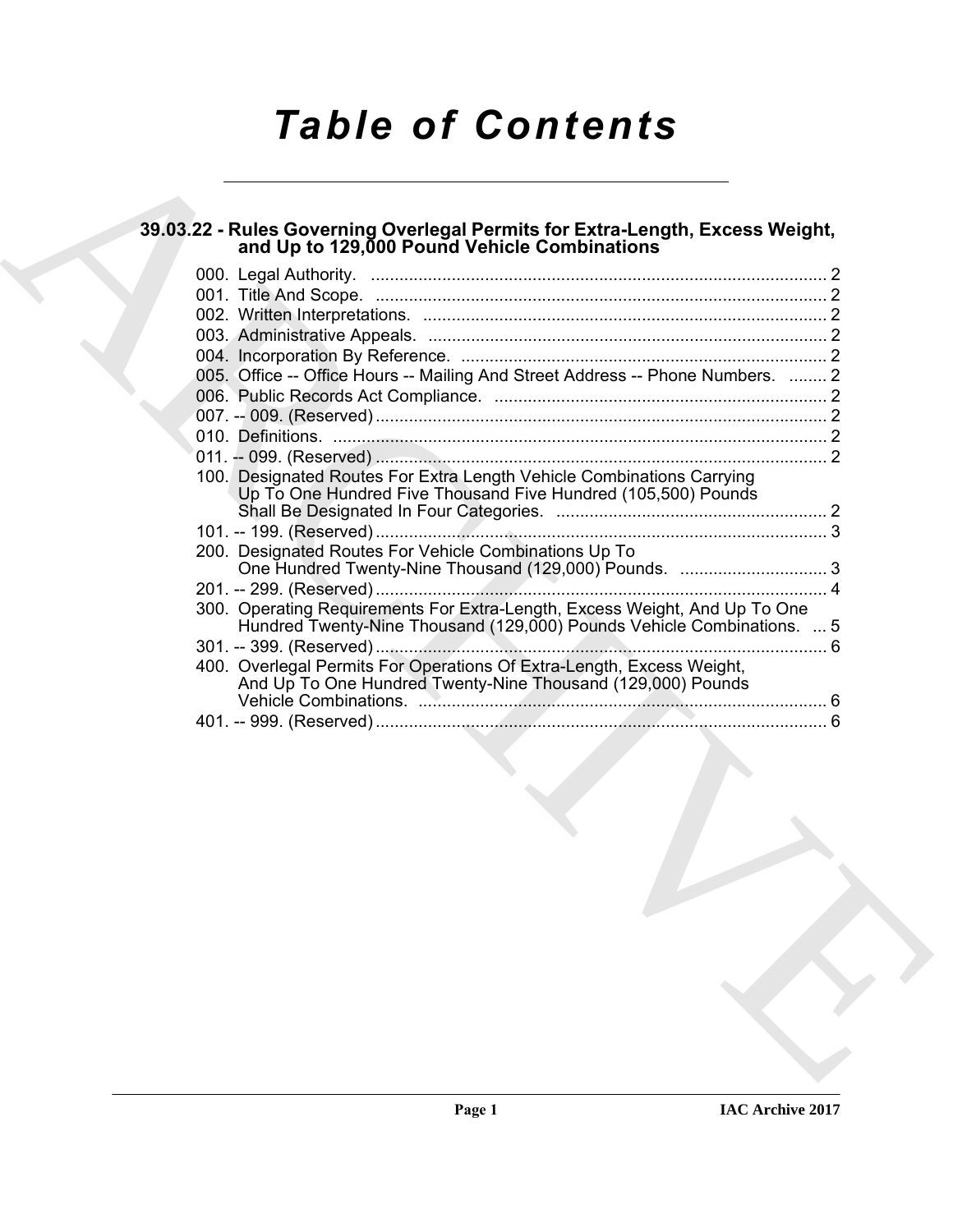### **IDAPA 39 TITLE 03 CHAPTER 22**

# <span id="page-1-0"></span>**39.03.22 - RULES GOVERNING OVERLEGAL PERMITS FOR EXTRA-LENGTH, EXCESS WEIGHT, AND UP TO 129,000 POUND VEHICLE COMBINATIONS**

## <span id="page-1-1"></span>**000. LEGAL AUTHORITY.**

This rule, governing the movement of vehicles which are in excess of the sizes allowed by 49-1004, 49-1004A, and 49-1010, is adopted under the authority of Section 40-312, Idaho Code. (4-1-14) 49-1010, is adopted under the authority of Section 40-312, Idaho Code.

# <span id="page-1-2"></span>**001. TITLE AND SCOPE.**

**01. Title**. This rule shall be cited as IDAPA 39.03.22, "Rules Governing Overlegal Permits for Extra-Length, Excess Weight, and Up to 129,000 Pound Vehicle Combinations," IDAPA 39, Title 03, Chapter 22. (7-1-13)

**Scope**. This rule states the requirements and routes for extra-length, excess weight and up to one ine thousand (129.000) pound vehicle combinations. (7-1-13) hundred twenty-nine thousand (129,000) pound vehicle combinations.

## <span id="page-1-3"></span>**002. WRITTEN INTERPRETATIONS.**

There are no written interpretations for this chapter. (3-20-04)

# <span id="page-1-4"></span>**003. ADMINISTRATIVE APPEALS.**

Administrative appeals under this chapter shall be governed by the rules of administrative procedure of the attorney general, IDAPA 04.11.01, "Idaho Rules of Administrative Procedure of the Attorney General." (3-20-04) general, IDAPA 04.11.01, "Idaho Rules of Administrative Procedure of the Attorney General."

<span id="page-1-5"></span>**004. INCORPORATION BY REFERENCE.**

There are no documents incorporated by reference in this chapter. (3-20-04)

## <span id="page-1-6"></span>**005. OFFICE -- OFFICE HOURS -- MAILING AND STREET ADDRESS -- PHONE NUMBERS.**

**01. Street And Mailing Address**. The Idaho Transportation Department maintains a central office in Boise at 3311 W. State Street with a mailing address of PO Box 7129, Boise, ID 83707-1129.

**02. Office Hours**. Daily office hours are 7:30 a.m. to 5 p.m. except Saturday, Sunday and state holidays. (4-7-11) holidays. (4-7-11)

**03. Telephone and Fax Numbers**. The central office may be contacted during office hours by phone at 8420, 1-800-662-7133 or by fax at 334-8419. 208-334-8420, 1-800-662-7133 or by fax at 334-8419.

## <span id="page-1-7"></span>**006. PUBLIC RECORDS ACT COMPLIANCE.**

All records associated with this chapter are subject to and in compliance with the Idaho Public Records Act, as set forth in Title 74, Chapter 1, Idaho Code. (3-20-04) forth in Title 74, Chapter 1, Idaho Code.

## <span id="page-1-8"></span>**007. -- 009. (RESERVED)**

## <span id="page-1-12"></span><span id="page-1-9"></span>**010. DEFINITIONS.**

Refer to IDAPA 39.03.01, "Rules Governing Definitions," for definitions of the terms used in this rule. (10-2-89)

## <span id="page-1-10"></span>**011. -- 099. (RESERVED)**

#### <span id="page-1-13"></span><span id="page-1-11"></span>**100. DESIGNATED ROUTES FOR EXTRA LENGTH VEHICLE COMBINATIONS CARRYING UP TO ONE HUNDRED FIVE THOUSAND FIVE HUNDRED (105,500) POUNDS SHALL BE DESIGNATED IN FOUR CATEGORIES.**

**38.03.22 - FOLLES GOVERNITE 22**<br> **CHARCHIVE CONTRIGUORS (CONTRIGUORS CONTRIGUORS)**<br> **ENCESS WEIGHT, AND UP TO 128.00 POUND VEHICLE COMENIATIONS**<br> **ERECT:**<br> **ERECT:**<br> **ERECT:**<br> **ERECT:**<br> **ERECT:**<br> **ERECT:**<br> **ERECT:**<br> **ERE** The "Extra Length Map" listing the designated routes for vehicles operating up to one hundred five thousand five hundred (105,500) pounds is available at the Idaho Transportation Department offices. This map is not the same as the "Designated Routes Up to 129,000 Pound Map" listed in Section 200. the "Designated Routes Up to 129,000 Pound Map" listed in Section 200.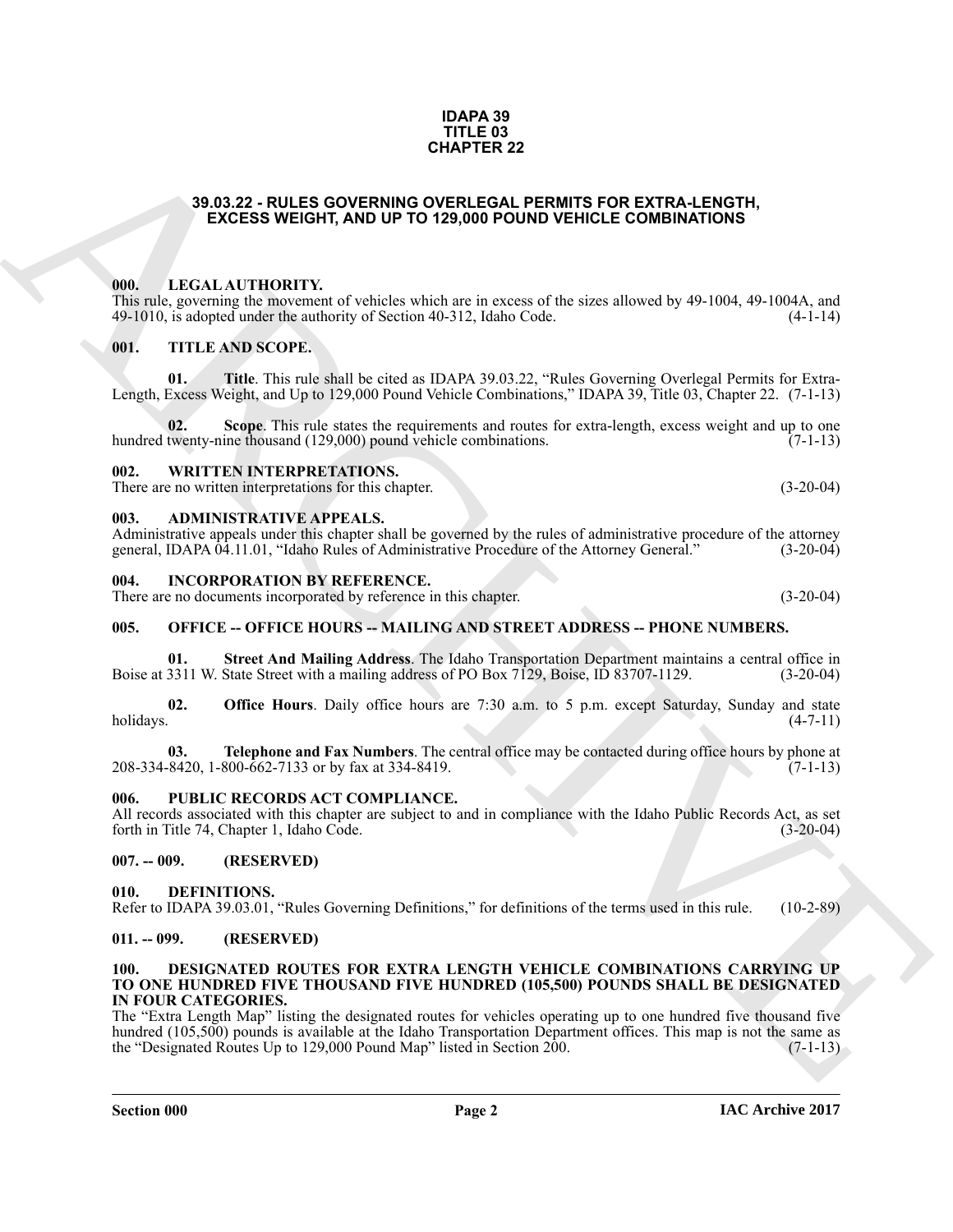# *IDAHO ADMINISTRATIVE CODE IDAPA 39.03.22 - Overlegal Permits for Extra-Length, Excess Weight, & Up to 129,000 Pound Vehicle Combinations*

<span id="page-2-3"></span>**01. Blue-Coded Routes**. Routes for combinations not exceeding ninety-five (95) feet in overall length including load overhang (blue-coded routes). A vehicle combination operating on routes designated for up to ninetyfive (95) feet shall be designed and assembled in a manner whereby its maximum off-tracking will not exceed five point five zero  $(5.50)$  feet on a one hundred sixty-five  $(165)$  foot radius when computed.  $(7-1-13)$ 

<span id="page-2-5"></span>**02. Red-Coded Routes**. Routes for combinations of vehicles not exceeding one hundred fifteen (115) feet in overall length including load overhang (red-coded routes). A vehicle combination operating on routes designated for up to one hundred fifteen (115) feet shall be designed and assembled in a manner whereby its maximum off-tracking will not exceed six point five zero (6.50) feet on a one hundred sixty-five (165) foot radius when computed.  $(7-1-13)$ 

<span id="page-2-2"></span>**03. Black-Coded Routes**. Interstate system routes and specified interchanges providing access to approved breakdown areas located in close proximity to the Interstate system (black-coded routes). A vehicle combination operating on routes in this category shall be designed and assembled in such a manner that its offtracking may exceed six point five zero (6.50) feet but shall not exceed eight point seventy-five (8.75) feet when computed. Specified interchanges providing access to approved breakdown areas are required to be used by combinations that exceed six point five zero (6.50) feet off-tracking. The specified interchanges will be authorized for either combinations in excess of six point five zero (6.50) feet off-tracking, but not in excess of seven (7) feet offtracking, or for combinations in excess of seven (7) feet off-tracking but not in excess of eight point seventy-five  $(8.75)$  feet off-tracking.

<span id="page-2-4"></span>**04. Green-Coded Routes**. Selected state highway routes (green coded routes) for operation of a vehicle combination whereby its maximum off-tracking will not exceed three (3) feet on a one hundred sixty-five (165) foot radius when computed, and its overall length including load overhang does not exceed eighty-five (85) feet. Route approval shall be subject to analysis of pavement condition, bridge capacity, safety considerations, pavement width, curvature, traffic volumes and traffic operations.

# <span id="page-2-0"></span>**101. -- 199. (RESERVED)**

## <span id="page-2-6"></span><span id="page-2-1"></span>**200. DESIGNATED ROUTES FOR VEHICLE COMBINATIONS UP TO ONE HUNDRED TWENTY-NINE THOUSAND (129,000) POUNDS.**

In addition to the requirements listed in Sections 300 and 400, vehicle combinations operating up to one hundred twenty-nine thousand (129,000) pounds, must meet the following requirements: (7-1-13) twenty-nine thousand (129,000) pounds, must meet the following requirements:

<span id="page-2-7"></span>**01. Brakes**. All axles shall be equipped with brakes that meet the Federal Motor Carrier Safety Regulations and shall be maintained to the Federal Motor Vehicle Safety Standards No. 121 in effect at the time the commercial motor vehicle was manufactured. (3-29-17)

<span id="page-2-9"></span>**02. Permits**. Permits will be vehicle specific and will be in addition to any extra length and excess weight permit for operation of vehicle combinations at weights up to one hundred five thousand five hundred  $(105.500)$  pounds.  $(7-1-13)$  $(10\bar{5}, 50\bar{0})$  pounds.

<span id="page-2-8"></span>**03. Designated Routes**. All designated state approved routes for vehicle combinations to operate at weights above one hundred five thousand five hundred  $(10\overline{5}, 500)$  pounds will be identified on the "Designated Routes Up to 129,000 Pound Map" which is available at the Idaho Transportation Department. (4-1-14) Routes Up to 129,000 Pound Map" which is available at the Idaho Transportation Department.

Model Transportation Department Excess Weight & Up in 128 and Southwest the combined for the state in the state in the state in the state in the state in the state in the state in the state in the state in the state in th **a.** Black-Coded Routes. Interstate system routes and specified interchanges providing access to approved breakdown areas located in close proximity to the Interstate system (black-coded routes). A vehicle combination operating on routes in this category shall be designed and assembled in such a manner that its offtracking may exceed six point five zero (6.50) feet but shall not exceed eight point seven five (8.75) feet when computed. Specified interchanges providing access to approved breakdown areas are required to be used by combinations that exceed six point five zero (6.50) feet off-tracking. The specified interchanges will be authorized for either combinations in excess of six point five zero (6.50) feet off-tracking, but not in excess of seven (7) feet offtracking, or for combinations in excess of seven (7) feet off-tracking but not in excess of eight point seven five (8.75) feet off-tracking.

**b.** Magenta-Coded Routes. Routes for combinations of vehicles not exceeding one hundred fifteen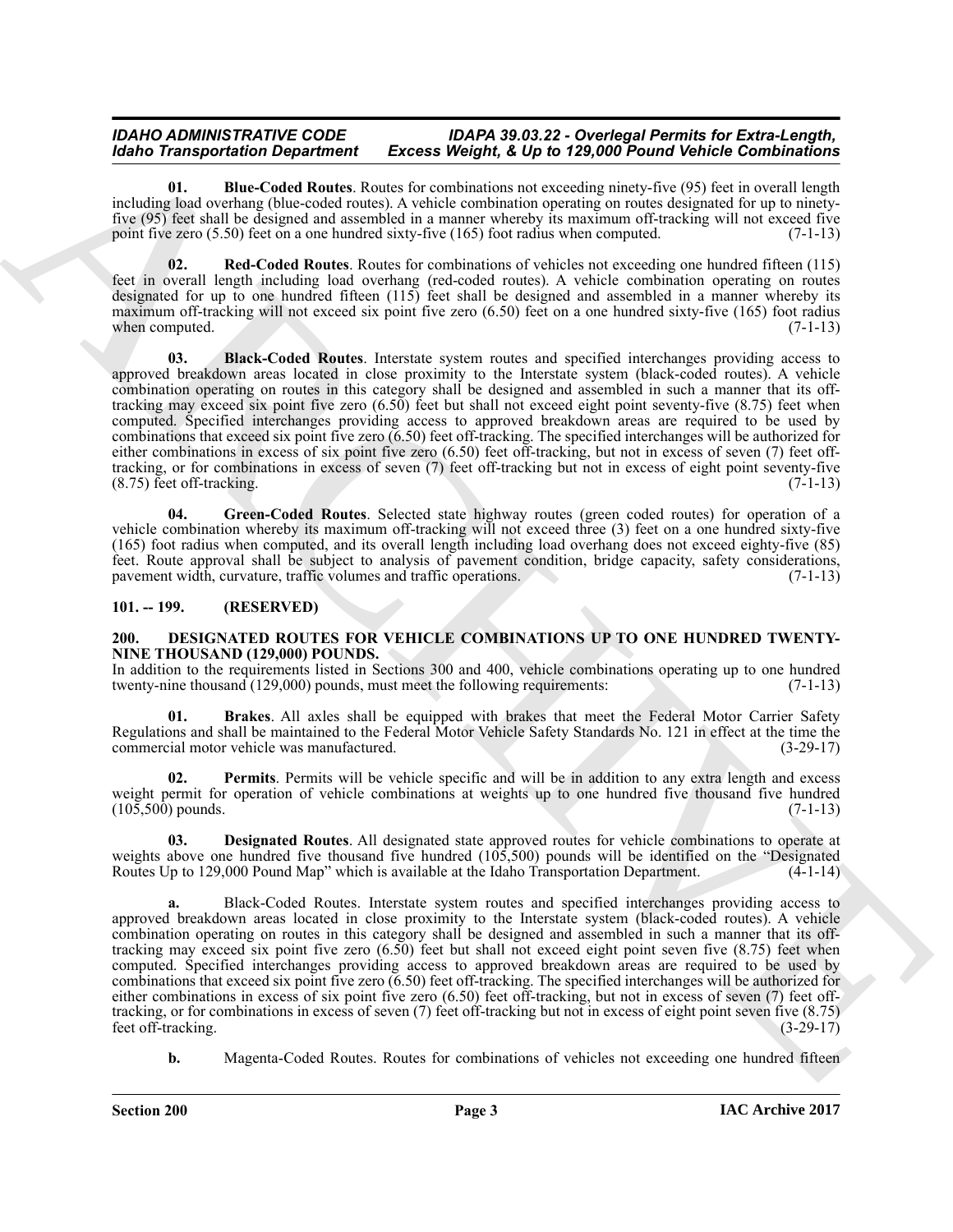# *IDAHO ADMINISTRATIVE CODE IDAPA 39.03.22 - Overlegal Permits for Extra-Length, Idaho Transportation Department Excess Weight, & Up to 129,000 Pound Vehicle Combinations*

(115) feet in overall length including load overhang (magenta-coded routes). A vehicle combination operating on routes designated for up to one hundred fifteen (115) feet shall be designed and assembled in a manner whereby its maximum off-tracking will not exceed six point five zero (6.50) feet on a one hundred sixty-five (165) foot radius when computed.  $(3-25-16)$ 

**c.** Brown-Coded Routes. Routes for combinations not exceeding ninety-five (95) feet in overall length including load overhang (brown-coded routes). A vehicle combination operating on routes designated for up to ninety-five (95) feet shall be designed and assembled in a manner whereby its maximum off-tracking will not exceed five point five zero (5.50) feet on a one hundred sixty-five (165) foot radius when computed. (3-25-16)

**d.** Routes for combinations operating on non-state maintained highways (orange-coded routes). Local jurisdictions adding, modifying or deleting non-state maintained routes for vehicle combinations operating up to one hundred twenty-nine thousand (129,000) pounds shall provide the route information to the department.

<span id="page-3-1"></span>**04. Requests for Adding Idaho Transportation Department Maintained Non-Interstate Routes**. Routes not currently designated to operate at up to one hundred twenty-nine thousand (129,000) pounds may be added as follows: (4-1-14) added as follows:

**a.** Request Form Submission. The request form (ITD form number 4886) will be completed and submitted to the Idaho Transportation Department Office of the Chief Engineer by the requestor. The requestor will forward the form to the adjacent local jurisdictions. (4-1-14) forward the form to the adjacent local jurisdictions.

**b.** Request Review/Analysis Process. (4-1-14)

Moto Transportation Department Excess Weight A Up in 128 Motor Medicine and the single commission and the single state of the single state of the single state of the single state of the single state of the single state of i. Once submitted, the request will be reviewed for completeness and the department's analysis will be completed for engineering and safety criteria. The criteria shall include assessment of pavement and bridges to allow legal tire, axle, and gross weight limits as per Section 49-1001 and 49-1002, Idaho Code, and route off-track requirements which includes road width and curvature. Additional consideration shall be given to traffic volumes and other safety factors.

ii. Once the analysis is completed, the request will be submitted to the Chief Engineer, who will report to the Idaho Transportation Board Sub-committee.

iii. The Idaho Transportation Board Sub-committee will make a recommendation (proceed to hearing, reject, or request additional information) to the Idaho Transportation Board based upon the department's analysis.

 $(4-1-14)$ 

iv. If the Idaho Transportation Board recommends that the request proceed to hearing, it shall instruct the Chief Engineer to schedule a hearing in the district(s) where the requested route is located. The hearing will be conducted pursuant to the Idaho Administrative Procedures Act, Title 67, Chapter 52, Idaho Code. (4-1-14 conducted pursuant to the Idaho Administrative Procedures Act, Title 67, Chapter 52, Idaho Code.

The Chief Engineer or designee will conduct the hearing(s) and make a determination after the hearing(s) are held. Following the determination, the Chief Engineer will issue Findings and a Preliminary Order, hereafter referred to as Preliminary Order. hereafter referred to as Preliminary Order.

vi. The Department will notify the requestor of the Chief Engineer's Preliminary Order and post to the Idaho Transportation Department Web site.

vii. An appeal of the Preliminary Order may be made pursuant to the Idaho Administrative Procedures Act, Title 67, Chapter 52, Idaho Code. The appeal shall be made to the Director of the Idaho Transportation Department. (4-1-14) Department. (4-1-14)

**c.** Local Highways Approved for Travel Up to 129,000 pounds. Local routes will be added or removed on the "Designated Routes Up to 129,000 Pound Map" when information and approval is provided to the Department by the local iurisdiction having authority over the local route. Department by the local jurisdiction having authority over the local route.

# <span id="page-3-0"></span>**201. -- 299. (RESERVED)**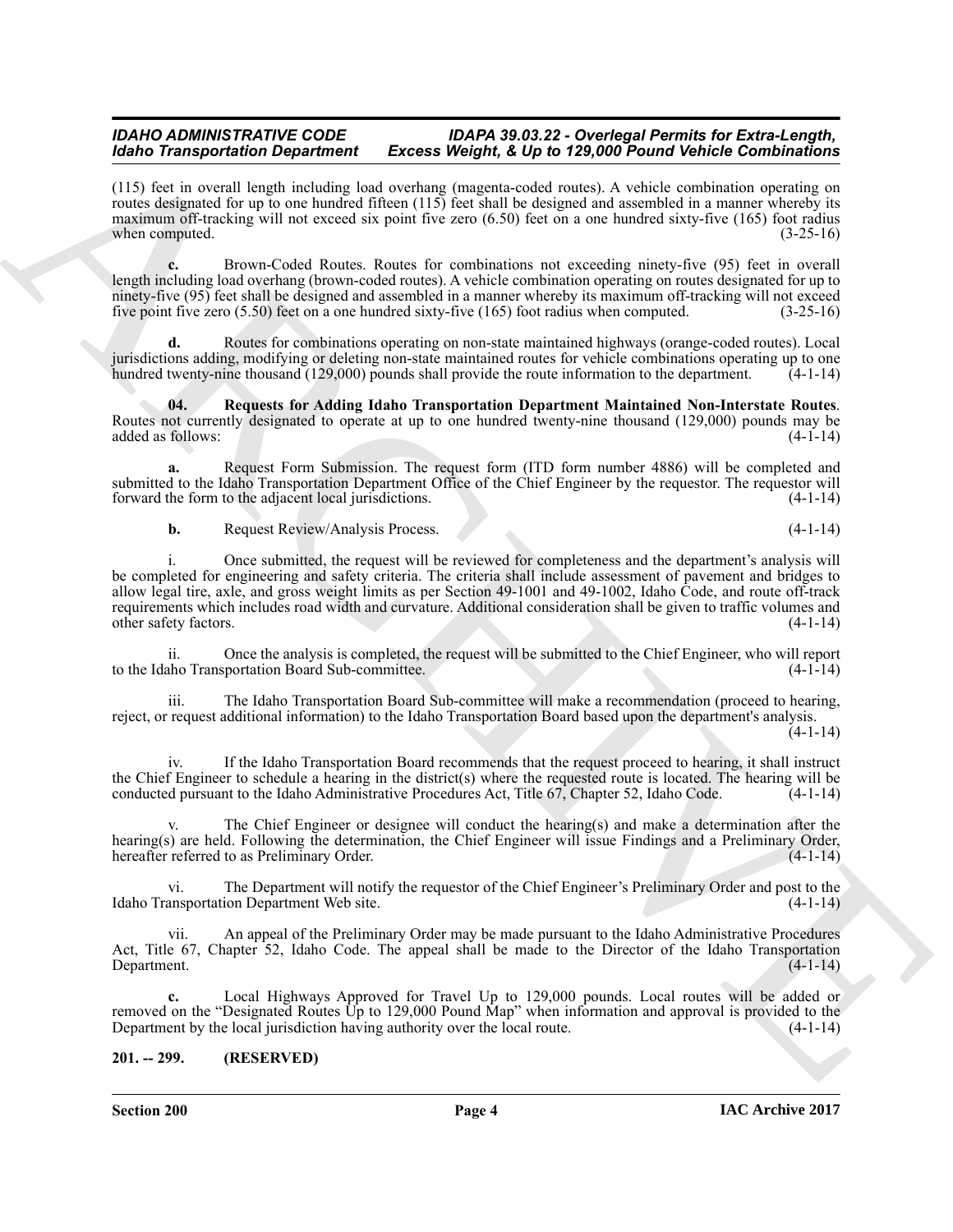# *IDAHO ADMINISTRATIVE CODE IDAPA 39.03.22 - Overlegal Permits for Extra-Length, Excess Weight, & Up to 129,000 Pound Vehicle Combinations*

# <span id="page-4-1"></span><span id="page-4-0"></span>**300. OPERATING REQUIREMENTS FOR EXTRA-LENGTH, EXCESS WEIGHT, AND UP TO ONE HUNDRED TWENTY-NINE THOUSAND (129,000) POUNDS VEHICLE COMBINATIONS.**

<span id="page-4-3"></span>All vehicle combinations shall be subject to the following conditions, limitations, and requirements: (7-1-13)

**01. Cargo Carrying Units**. Vehicle combinations operating with an overall length in excess of the limits imposed in Section 49-1010, Idaho Code, shall consist of not more than four (4) units, shall not exceed one hundred fifteen (115) feet overall and no such vehicle combination shall include more than three (3) cargo units except that a full truck and full trailer may have an overall length in excess of seventy-five (75) feet but not in excess of eighty-five (85) feet including load overhang. (7-1-13)

<span id="page-4-9"></span>Power Unit. The power unit of all vehicle combinations shall have adequate power and traction to maintain a minimum of twenty (20) miles per hour under normal operating conditions on any up-grade over which<br>the combination is operated. (7-1-13) the combination is operated.

<span id="page-4-4"></span>**03.** Connecting Devices. Fifth wheel, drawbar, and other coupling devices shall be as specified by Motor Carrier Safety Regulations, Part 393. (4-7-11) Federal Motor Carrier Safety Regulations, Part 393.

<span id="page-4-6"></span>**04. Hazardous Travel Conditions Restrictions**. Extreme caution in the operation of permitted vehicle combinations shall be exercised when hazardous conditions exist. The movement of overlegal vehicles and/or loads by overlegal permit shall be prohibited and otherwise valid permits shall automatically become invalid en route when travel conditions become hazardous. Hazardous conditions include, but are not limited to, ice, snow or frost; or when visibility is restricted to less than five hundred (500) feet. (7-1-13) visibility is restricted to less than five hundred  $(500)$  feet.

<span id="page-4-11"></span>**05. Trailer Weight Sequence**. In any extra-length combination, the respective loading of any trailer shall not be substantially greater than the weight of any trailer located ahead of it in the vehicle combination.<br>(Substantially greater shall be defined as more than four thousand  $(4,000)$  pounds heavier.) (10-2-89) (Substantially greater shall be defined as more than four thousand  $(4,000)$  pounds heavier.)

<span id="page-4-8"></span>**Operating Restrictions**. Operators of all vehicle combinations governed by this rule shall comply goperating restrictions: (8-25-94) with the following operating restrictions:

**a.** A minimum distance of five hundred (500) feet shall be maintained between combinations of except when overtaking and passing. (10-2-89) vehicles except when overtaking and passing.

**b.** Except when passing another vehicle traveling in the same direction, the combination shall be driven so as to remain at all times on the right hand side of the centerline of a two (2) lane, two (2) way highway, or on the right hand side of a lane stripe or marker of a highway of four (4) or more lanes. (1-1-90)

<span id="page-4-10"></span><span id="page-4-7"></span>**c.** Be in compliance with all Federal Motor Carrier Safety Regulations. (3-22-00)

**07. Insurance Requirements**. Every vehicle combination operated under this rule shall be covered by insurance of not less than five hundred thousand dollars (\$500,000) combined single limit. The permittee or driver of the permitted vehicle combination shall carry in the vehicle evidence of insurance written by an authorized insurer to certify that insurance in this minimum amount is currently in force. (7-1-13) certify that insurance in this minimum amount is currently in force.

**EXAMPLE THE SECTION CONTINUES THE CONSUMERATION CONTINUES THE EXAMPLE THE SECTION CONTINUES THE SECTION CONTINUES THE SECTION CONTINUES THE SECTION CONTINUES THE SECTION CONTINUES THE SECTION CONTINUES THE SECTION CONTI 08. Tire Limitations**. Single axles on vehicle combinations shall be equipped with four (4) tires except on the steering axle, or variable load suspension axles (VLS-lift axles), unless equipped with fifteen (15) inch wide or wider single tires. Multiple axle configurations may be equipped with single tires on each of the axles as long as the pounds-per-inch width of tire does not exceed six hundred (600) pounds, the manufacturers rating or legal weights whichever is less. Load for inch width of tire for the front steer axle may not exceed the manufacturer's load rating per tire or the load rating of the axle or twenty thousand (20,000) pounds per axle whichever is less. ( tire or the load rating of the axle or twenty thousand  $(20,000)$  pounds per axle whichever is less.

**09. Brakes**. Brakes shall meet the Federal Motor Carrier Safety Regulations and shall be maintained to the Federal Motor Vehicle Safety Standards No. 121 in effect at the time the commercial motor vehicle was manufactured. (3-29-17) manufactured.

<span id="page-4-5"></span><span id="page-4-2"></span>**10. Drivers**. All drivers shall meet the special training requirements for Longer Combination Vehicles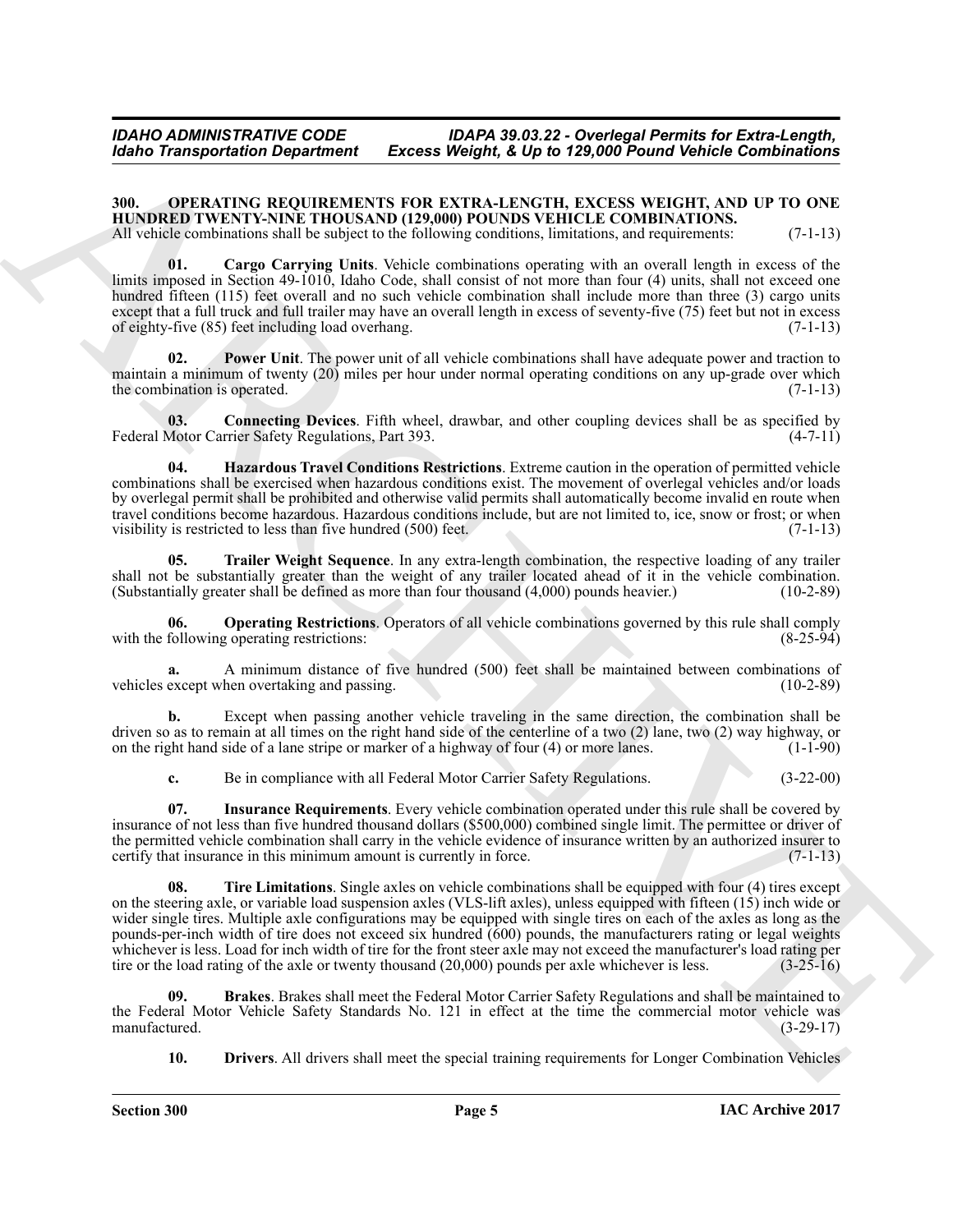*IDAHO ADMINISTRATIVE CODE IDAPA 39.03.22 - Overlegal Permits for Extra-Length, Excess Weight, & Up to 129,000 Pound Vehicle Combinations* 

as outlined in 49 CFR Part 380. (3-29-17)

<span id="page-5-0"></span>**301. -- 399. (RESERVED)**

## <span id="page-5-5"></span><span id="page-5-3"></span><span id="page-5-1"></span>**400. OVERLEGAL PERMITS FOR OPERATIONS OF EXTRA-LENGTH, EXCESS WEIGHT, AND UP TO ONE HUNDRED TWENTY-NINE THOUSAND (129,000) POUNDS VEHICLE COMBINATIONS.**

**EXAMPLE THE CONSULTING CONSULTING CONSULTING CONSULTING CONSULTING CONSULTING CONSULTING CONSULTING CONSULTING CONSULTING CONSULTING CONSULTING CONSULTING CONSULTING CONSULTING CONSULTING CONSULTING CONSULTING CONSULTING 01. Permit Attachments**. All vehicles in operation shall be allowed to travel under the authority of overlegal permits issued to the power unit. A copy of this rule shall accompany and shall be a part of all annual extralength, excess weight, and up to one hundred twenty-nine thousand (129,000) pound permits. An allowable gross loads table shall accompany and be referred to on the face of the permit. Operations shall be valid only on routes of the state highway system designated for such purposes as set forth on the "Extra Length Map" of designated routes, or the "Designated Routes Up to 129,000 Pound Map," which shall accompany the permit, and is available at the overlegal permit office and ports of entry. (7-1-13)

<span id="page-5-6"></span>**02. Permit Requirements and Special Requirements**. Permits issued for operations of extra-length, excess weight, and up to 129,000 pound vehicle combinations shall be subject to the general requirements of Section 300, and to the following special conditions. 300, and to the following special conditions.

**a.** The operator of any extra-length, excess weight, and up to 129,000 pound vehicle combination shall complete the Off-Track Computation Form to provide internal dimensions of the combination and computation of off-track as evidence of compliance with maximum off-track requirements specified for the designated route being traveled. The completed Off-Track Computation Form, when required, shall be available for inspection by enforcement officers with the permit for the vehicle combination. When the Off-Track Computation Form is required, permit shall be invalid until the form is completed and available for inspection.  $(7-1-13)$ 

**b.** Permits shall become automatically invalid subject to conditions cited in IDAPA 39.03.23, "Rules Governing Revocation of Special Permits." (7-1-13)

<span id="page-5-4"></span>**03. Exceeding Allowed Length and/or Off-Track Limitations**. Extra-length, excess weight, and up to 129,000 pound vehicle combinations apprehended for exceeding allowed length and/or off-track limitations as set forth in this rule shall be subject to the following course of action.  $(7-1-13)$ forth in this rule shall be subject to the following course of action:

**a.** The vehicle combination will be escorted by the apprehending officer to the first safe parking location; and (8-25-94)  $\lvert \text{location} \rvert$  and  $\lvert \text{8-25-94} \rvert$ 

**b.** The driver of the vehicle combination will be issued a single trip, one (1) day permit via a specified route to the nearest permitted route. The condition of this permit shall require an advance pilot/escort vehicle to escort the extra-length vehicle combination, and the pilot/escort vehicle shall meet the pilot/escort vehicle requirements as set forth in IDAPA 39.03.12, "Rules Governing Safety Requirements of Overlegal Permits." (7-1-13)

<span id="page-5-2"></span>**401. -- 999. (RESERVED)**